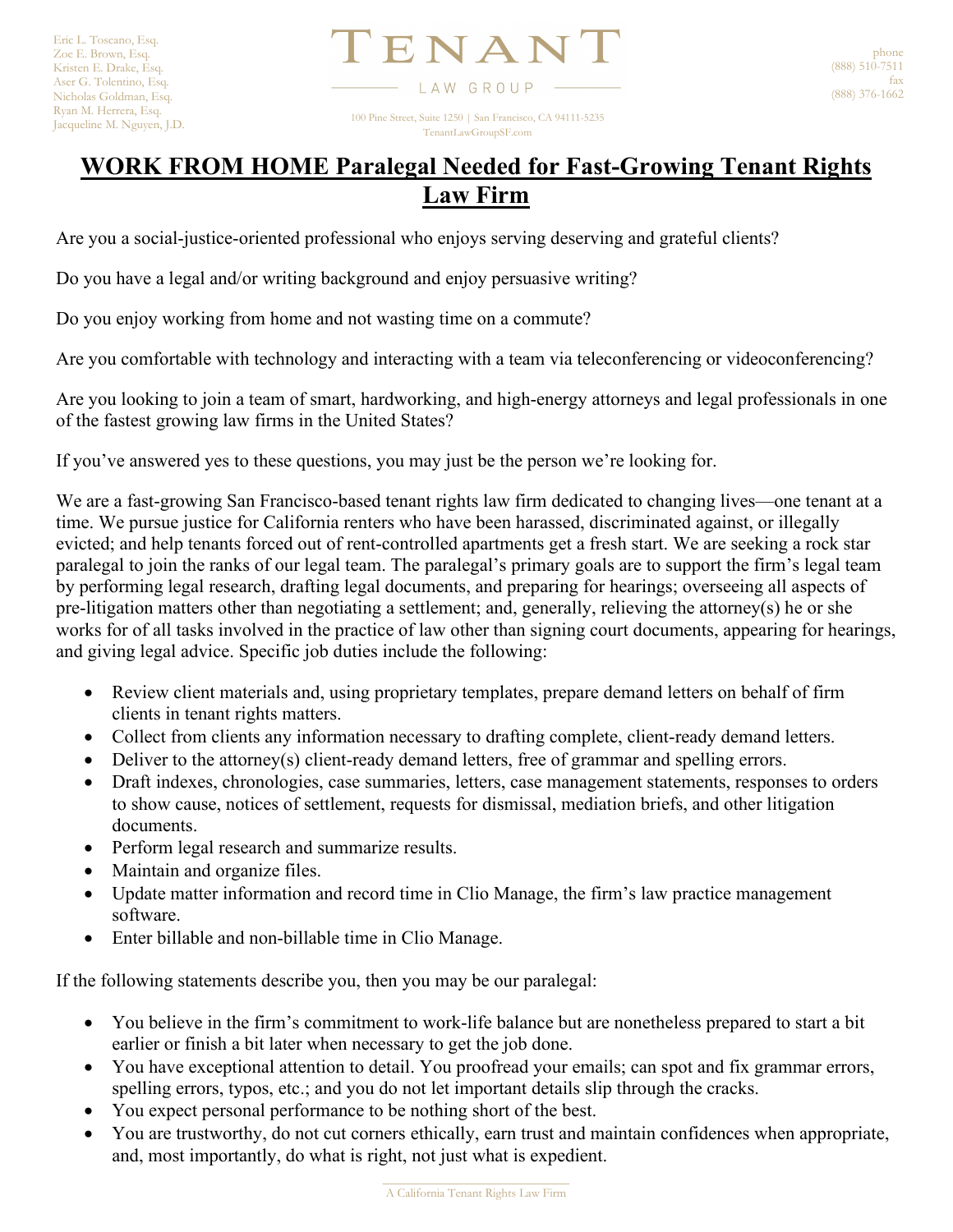- You are self-directed, able to assess a situation and determine what needs to be done and then do it.
- Your middle name is "No Drama."
- You work quickly and efficiently.

Prior experience in a law firm is preferred but not required. (Experience as a legal secretary or legal assistant is especially pertinent, and candidates with this background will be given preference, but experience as a file clerk, receptionist, or project assistant may suffice.) The ideal candidate will have a positive attitude and sense of humor, be self-directed, and be able to follow written policies, systems, and procedures.

This is a fulltime job, and you absolutely must be able to work for at least forty hours per week. Work may be done 100% virtually from any location in the world. Salary depends on experience. Benefits include no commute; monthly reimbursement for expenses directly related to use of your home office; full health, dental, and vision benefits after ninety days of fulltime employment; paid vacations (ten days per year), paid holidays (ten days per year), and paid sick leave in accordance with state law; and a retirement plan with a mandatory employer contribution after one year of employment.

## **About the Firm**

Founded in January 2016, Tenant Law Group is dedicated exclusively to the representation of renters and helps California tenants recover money for their losses. Law Firm 500 recognized Tenant Law as the [twenty-second](https://lawfirm500.com/2019-honoree-tenant-law-group/)  [fastest growing law firm in the United States](https://lawfirm500.com/2019-honoree-tenant-law-group/) in 2019 with an aggregate growth rate of 193%; and as the [twelfth](https://lawfirm500.com/2020-honoree-tenant-law-group-pc/)  [fastest growing law firm in the United States](https://lawfirm500.com/2020-honoree-tenant-law-group-pc/) in 2020 with an aggregate growth rate of 449%. Our clients are California renters who are experiencing any type of dispute with their landlord. Our team currently consists of twenty-seven individuals, including nine full-time employees, one part-time employee, and seventeen contractors. We are committed to the work we do for our clients, but we don't take ourselves too seriously and really value professional development and team building. Here is our mission statement:

We are a tenant rights law firm dedicated to changing lives—one tenant at a time. We pursue justice for California renters who have been harassed, discriminated against, or illegally evicted. We are committed to social justice and to the ideal that all members of our community, regardless of financial resources, are entitled to legal representation. While our clients include renters from all backgrounds, we are especially dedicated to the most vulnerable renters—namely, the indigent, the elderly, immigrants, blue-collar workers, and individuals with disabilities. We believe in doing well by doing good, understand the high demand for tenant rights attorneys in California generally and in the Bay Area in particular, and therefore aim to grow our firm as rapidly as possible to serve the approximately eighteen million renters in California. We treat our clients with dignity and respect, and value the personal and professional development of everyone in our organization. Our core values include zealous advocacy, constant client communication, professionalism and civility among lawyers, respect for work-life balance, and technological innovation. This firm is an equal opportunity employer.

Se habla Español.

## **How to Apply**

Prepare a cover letter with no more than TWO paragraphs and a closing sentence. In the first paragraph, explain what you believe are the three most important qualities needed in an effective Paralegal based on this job description and why you believe they are the most important qualities. In the second paragraph, explain why you applied to this particular ad. As a closing sentence please write, "I have read the instructions contained in the job posting and have followed the instructions."